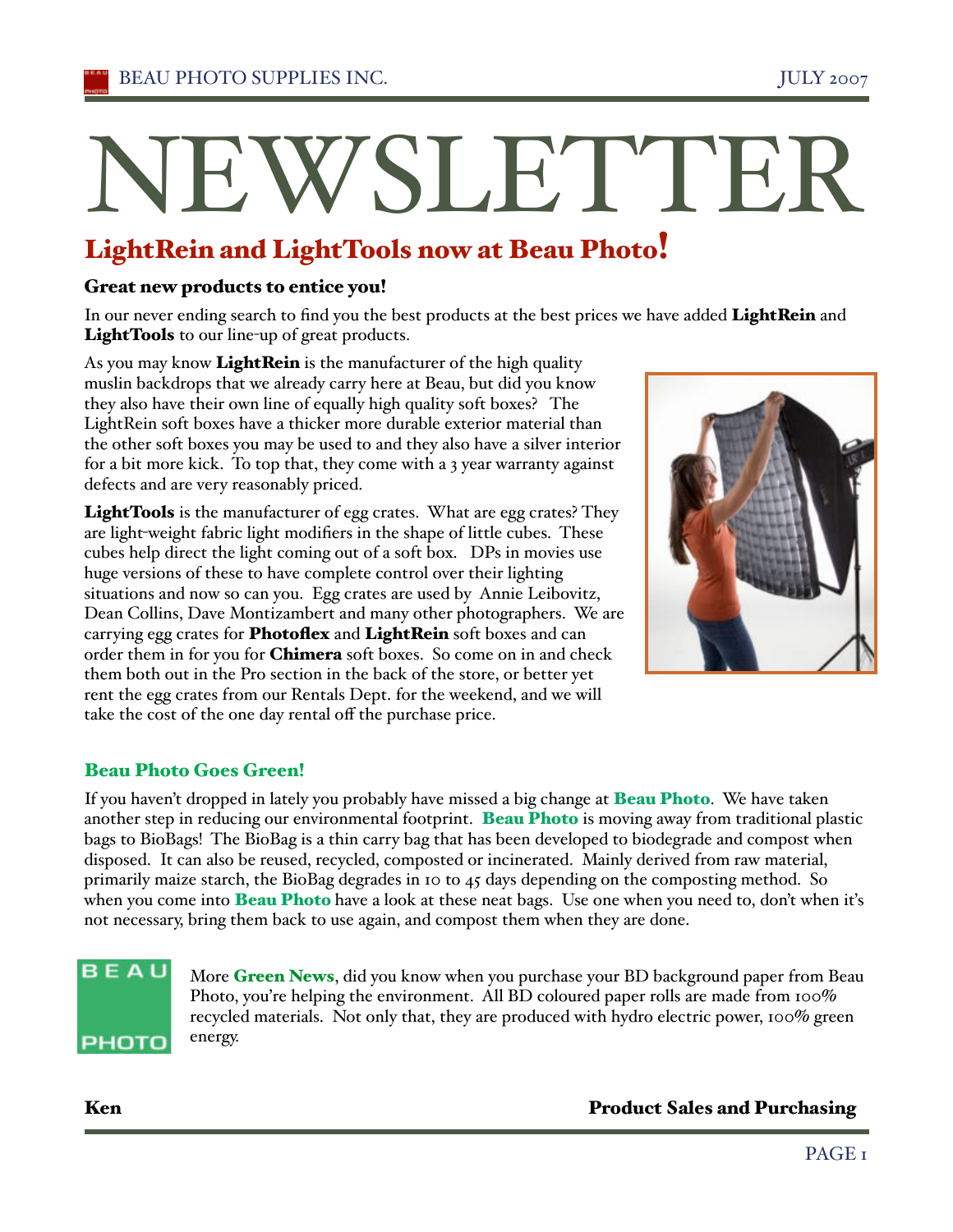## Renaissance Albums Summer Sale

#### Save 25%

#### Renaissance the Book Self Mount Albums

The Self Mount Album is a self-adhesive album made for the most discerning of clients. These albums are simply the finest flush-look, self-mount albums available. They contain extra thick, black core pages with tips and each page comes with archival double-sided tape for easy removal and photo application.

#### Prices while quantities last!

| Self Mount 8x10 (10) Regular \$102.50 |                 | Sale \$76.50 |
|---------------------------------------|-----------------|--------------|
| Self Mount 5x7 (10)                   | Regular \$83.50 | Sale \$62.50 |
|                                       |                 |              |



#### Save 25%

#### Renaissance the Book Slip-In Albums

An elegant album with sophisticated presentation and clean features, the Slip-In Album is a combination of ease and beauty, displaying full images without the use of mats.

#### Prices for in stock only!

| Slip-In $8x10(r5)$  | Regular \$134.50 | Sale \$100.50 |
|---------------------|------------------|---------------|
| $Slip-In 8xIO (IO)$ | Regular \$115.50 | Sale \$86.50  |
| Slip-In $5x7(10)$   | Regular \$96.50  | Sale \$72.25  |

#### Save  $15%$

#### Renaissance Milano Covers

A high-end removable page album, Milano Albums are the ultimate marriage of elegance and versatility.

#### Prices for in stock only!

| Matte Grain Milano Cover<br>with Square Cameo $(i5)$ | Regular \$84.50 | <b>Sale \$71.50</b> |
|------------------------------------------------------|-----------------|---------------------|
| Matte Grain Milano Cover<br>with Square Cameo $(i2)$ | Regular \$84.50 | <b>Sale \$71.50</b> |
| Original Black Embossed<br>Milano Cover $(i5)$       | Regular \$74.50 | Sale \$63.25        |
| Original Black Embossed<br>Milano Cover (12)         | Regular \$74.50 | Sale \$63.25        |

Deborah Renaissance Album Sales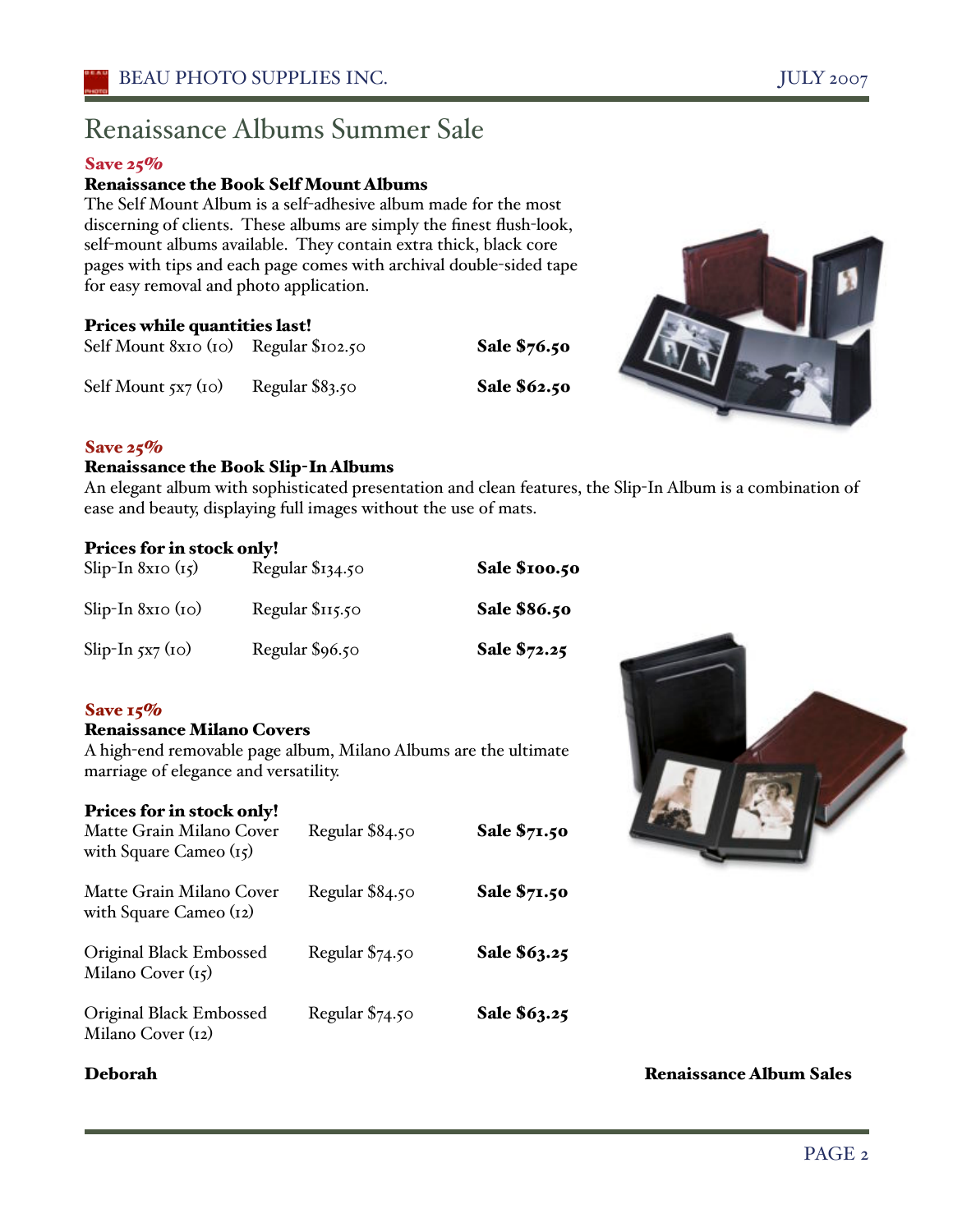## Album and Folder News

Welcome to Summer...Factory vacation closures have been announced; AGT will be shut down for the last 2 weeks of July. If you need anything ordered, please let me know as soon as you can. They'll make every effort to ship your supplies before their holidays.

If you've been patiently waiting for TAP products, take heart! They seem to have most of their 'new computer' woes out of the way, and are shipping in more user-friendly time frames. While there are still a few production bugs to work out, backlogs should be cleared in the next couple of weeks. Meanwhile, if you're needing large numbers of anything, please give me as much lead time as possible; current delivery standards seem to be about 4 weeks from the day I place my orders.

#### **Barb Batchelor Batchelor Albums and Folders**

## FILM AND PAPER NEWS

### Foma Black & White Papers are Coming!

Since 1921, Foma Bohemia Ltd. has been producing a range of black and white photographic materials. Fomaspeed Variant Papers feature a very rich, half-tone scale over all contrast grades, a shining white paper base and saturated blacks. The paper itself is manufactured using silver chlorobromide emulsion, which produces a neutral-to-medium warm tone photographic image. Developing agents have been incorporated into the emulsion layer of Fomaspeed Papers in order to facilitate rapid machine processing, or a shortened developing time when using manual tray processing. Our first shipment of black and white Foma Paper is due in sometime this month, so make sure you come by and check out the following papers:

Fomaspeed Variant 311 VC RC Glossy Paper Fomaspeed Variant 312 VC RC Matte Paper Fomatone Variant MG 333 VC RC Warm-Tone Velvet Paper

#### Velvia 50 is back!

This film provides high saturation and vivid color, making it a popular choice for photographers. It is available in 35mm, 120, and 4x5 sheets.

| Prices:                 |              | $I - I9$ | $20+$                        |
|-------------------------|--------------|----------|------------------------------|
| Original Velvia 50 35mm |              | \$I4.II  | \$12.98                      |
| New Velvia 50           | $35$ mm      | \$I4.77  | \$13.59                      |
| New Velvia 50           | 120mm        | \$42.39  | $$39.00$ Pro Pack of 5 rolls |
| New Velvia 50           | 4 x 5 sheets | \$34.89  | $$32.10$ to sheets           |



#### Holga Shutter Release Set

A necessity for every Holga camera! The adapter fits snugly over 120N, FN or CN cameras. The set includes a shutter release adapter and premium 12 inch shutter release cable with auto lock/unlock mechanism.

Price - \$15.00

Krista-Belle Stewart Film and Paper Consultant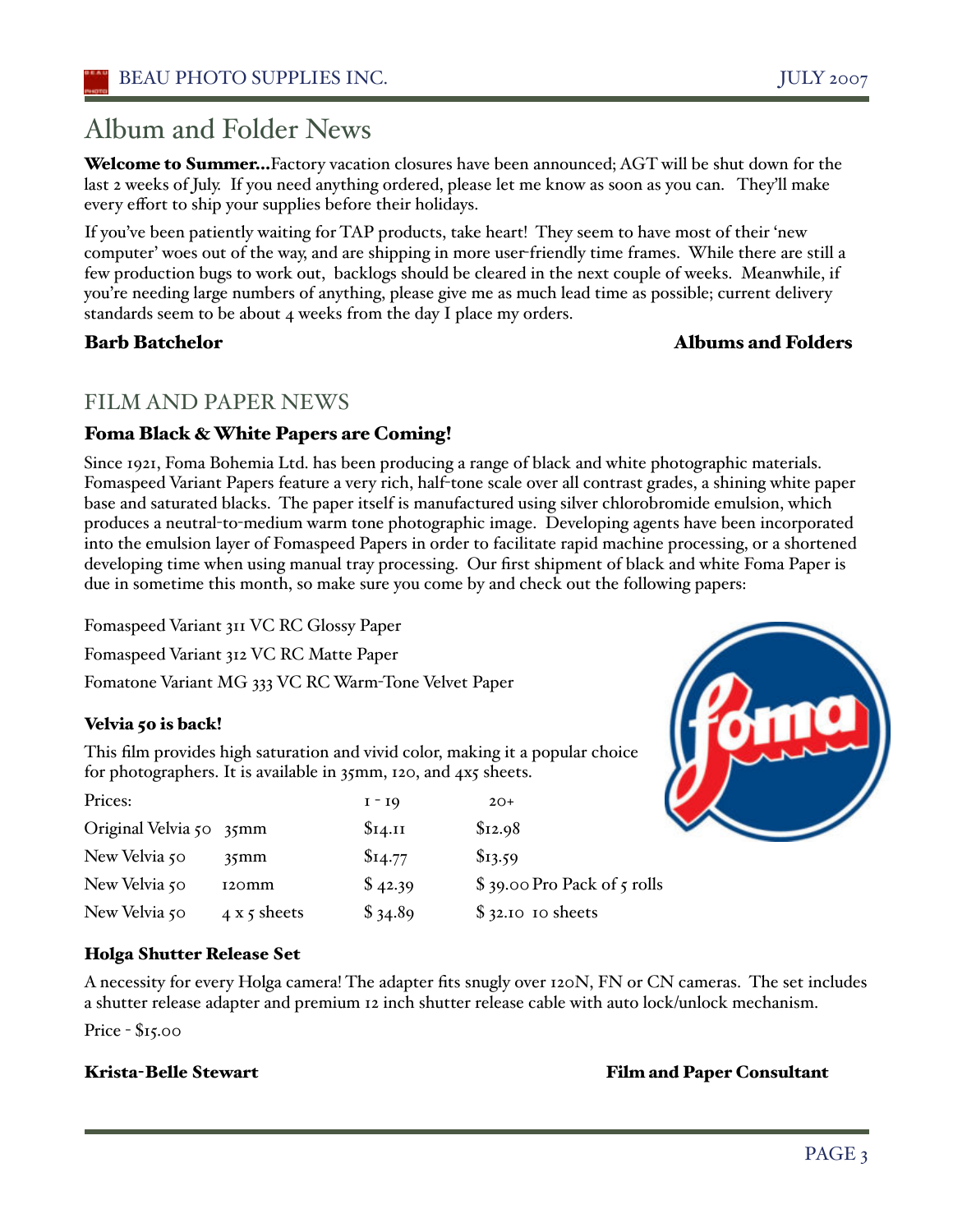#### RENTAL NEWS!

The good weather has finally arrived (mostly) and everyone is headed outdoors. One might think that this means you can't use strobes and take control of your lighting the way you did all winter in the studio, but you can! There are several options for powering lights when there is no nearby source of electricity. Profoto and Hensel both make battery powered packs that are 1200ws, giving you enough light to get that key shift effect you might be trying for. These packs each take 2 heads which fit all the respective light modifiers such as softboxes or a beauty dish. If you are looking for something a little smaller, we also rent a 600ws battery powered lighting kit by Visatec that comes with two heads, stands and umbrellas, and an extra battery for \$70/day. There is also the nice and compact Norman 400b battery pack with one head if you just need to run out and do a quick job. Lots of options for lighting outdoors! Just a note though, while you might be able to use battery packs outside, it doesn't like to get wet at all, so if you want to shoot in the rain make sure your gear stays bone dry!

If you own your own battery packs, there are a few ways to keep them running better longer. Most batteries benefit from a few charge and discharge cycles when they are new to get them operating at their peak capacity. Make sure you fully charge them as soon as possible after using them, and if it happens that they sit lonely on the shelf for a few months, they should be charged occasionally just to top them up. Each type of battery is a little different, some lose their charge quite quickly when they aren't being used, some don't. The best is to read the manual that comes with your battery pack for specific instructions.

One last Green note on batteries. If you use the non rechargeable variety, and often this is necessary, you can bring your dead batteries by and we will send them for recycling. This includes anything from AAA to Metz Dryfits and any other used up battery pack you might have hanging around but didn't want to add to a landfill.

#### Kathy Rentals

## NEWS FROM THE BACK

Nikon has dropped the price of the D80 and the D200. The D80 is now \$1039.00 and the D200 is now \$1629.00. If you would like the battery grip for the D80 (mb-d80) , its on sale for \$159.00.

Canon has extended their mail in rebate program until the end of July. They have also extended their lens specials until the end of August. They are now shipping the Pro 9500 printer. It utilizes 10 ink cartridges for a wide colour gamut and excellent gray scale printing , iťs the 13 inch little brother to the ipf 5000.

#### Hensel Pro Plus kits are on sale!

The kit includes  $3$ -500 watt mono heads with built in receivers,  $1$ -transmitter,  $3$ stands, 2 umbrellas, 1 soft box , travel case , 1 grid reflector and one grid.

Regular price is \$3433.95 now on sale for \$2999.00.

If you are looking for different lighting : we now have Dynalite, Profoto, Speedotron, Norman and Lightrein on display.

Ron Pro Sales

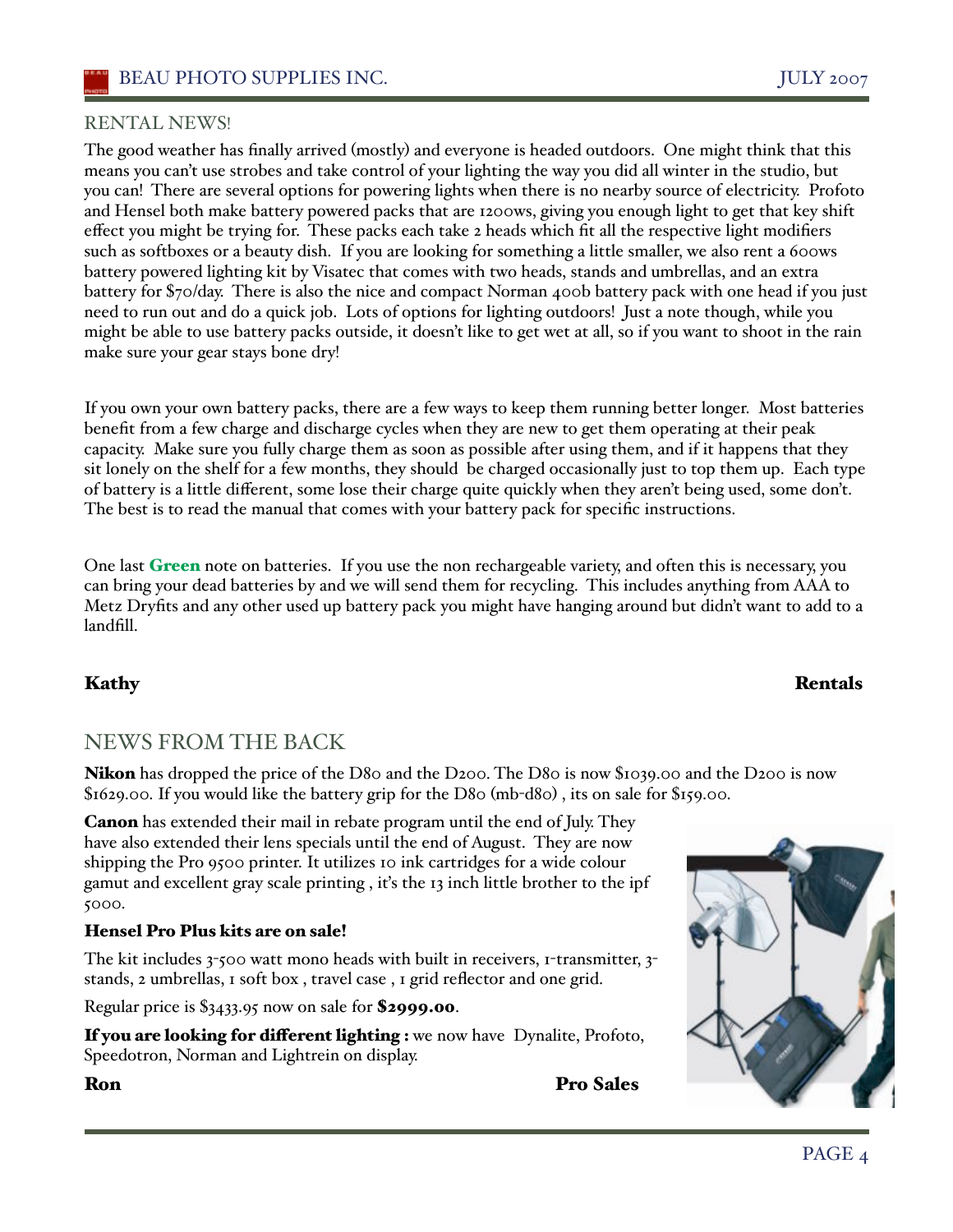## SEKONIC L-558 DUALMASTER ON SALE!

The Sekonic L-558 DUALMASTER has been designed to meet the challenges of today's film and digital photographer. It offers a 1° spot meter that measures reflected flash output down to an amazing f/2.0 (ISO 100). Its parallax-free lens eliminates erroneous close-up photography light readings. A digital readout through the spot viewfinder displays all-important exposure information. With a turn of a knob the L-558R DUALMASTER changes from an incident meter to a reflective spot meter for both ambient and flash measurements, all-in-one rugged, compact, all-weather housing. Selecting aperture or shutter priority modes or EV is as easy as turning the Jog wheel. Simultaneous evaluation of ambient and flash is displayed in three convenient ways. Unique features such as meter calibration, exposure compensation and CINE settings offer the flexibility that today's photographers require.

#### FEATURES:

- Analyzing Function
- A simultaneous reading of flash and ambient light is analyzed.
- Retractable Lumisphere
- **Memory Mode**

9 memory banks are available in both Aperture Priority and Shutter Priority

- Illuminated Direct Display
- **EXPOSURE, Calibration and Filter Compensation**
- Dual ISO Settings
- Full-Featured Flash Measurements
- 1. Cord Flash Mode (Cumulative and Non Cumulative)
- 2. Cordless Flash Mode (Cumulative and Non Cumulative)
- 3. Radio Triggering Mode
- Spot with Digital Display
- **Memory Mode Up to nine readings can be memorized**
- Full, 1/2 or 1/3-step Selectable Readings
- Exposure, Calibration and Filter Compensation
- Dual ISO Settings
- All Weather Design

Regularly \$699.95 *Sale Price \$624.95* While supplies! last!

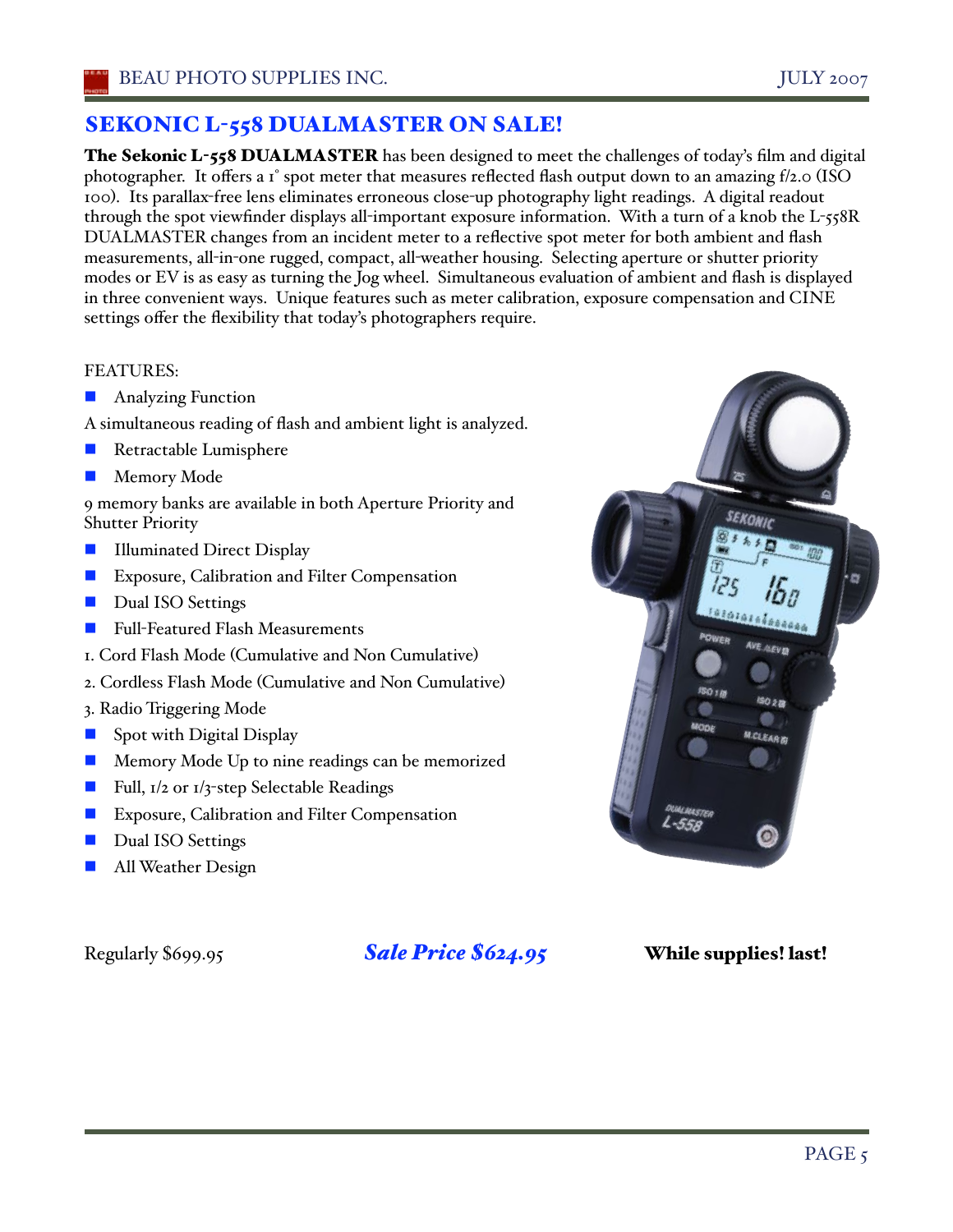## DIGITAL NEWS

#### Leica M8 Digital (\$5399): The whole is greater than the sum of its parts…

After being on the market now for a few months, I finally had an opportunity to shoot with the Leica M8. When I logically analyze what I liked about this camera and what I thought could use improvement or even disliked… well logically, I shouldn't really like it. However, when I think back to the overall experience of using it, the image quality of those superb Leica lenses, the intangibles of using a rangefinder again after many years, well actually I really quite liked it. Before reading this review, keep in mind that I have never actually shot with a film Leica, although I have owned and shot with numerous other rangefinders over the years, so a true Leica aficionado might disagree with some of my comments.

I'll get the "bad" points out of the way first. Despite having installed the very latest firmware, the camera crashed on me a few times, to the point where I had to pull the battery to reboot it. Not a huge issue and this has happened to me with numerous digital SLR's as well but still, something one should be aware of. The first time it happened, I actually thought the battery was completely run down since all the displays on the camera went dark and it was totally unresponsive.



Next, I personally find the detents in the main switch to be too weak. I found myself accidentally switching the camera off on

several occasions, especially when holding the camera to change the lens. Also, in a similar vein, I found myself accidentally taking the camera out of "A" mode a few times because of the weak detents in the shutter speed dial. That said, the detents in that dial are just about perfect when manually changing the shutter speed, so I simply wished that there was a push-button lock on the A position.

As far as the shutter release itself though, I would love to see it have just a little bit less of final "detent stiffness". I suppose it is probably designed to feel just like the older mechanical release, but it would be easier to hand-hold slow shutter speeds with a slightly softer touch. Also, when one presses the shutter to the second detent in order to lock the exposure, after one then takes the shot, there is a fair bit of upward spring tension when easing off on the shutter and it is quite difficult to apply the right amount of force to maintain the exposure lock to allow one to take a few photos in sequence with the same setting. Because of this, I found myself switching the camera to full manual after a while, although I would have preferred staying in A mode. With enough practice though, I imagine one would get used to that. The extra release stiffness and overall ergonomics also meant I had some trouble at first hand-holding slower shutter speeds although with some practice and concentration I started getting much better.

Finally, there is indeed an issue in colour work sometimes by not having an IR cut filter, which the loaner camera's lenses did not. I was actually quite surprised how bad the IR contamination could be with black nylon clothing coming up completely purple at times and obvious colour casts in dark foliage. If you shoot with the M8, you'll definitely want to take advantage of Leica's offer to send you two free filters!

So what's good? Well to start with, beautiful build quality and, apart from my few comments above, all the switches and controls generally have a wonderful feel with nice tactile feedback. The M8 has very nice